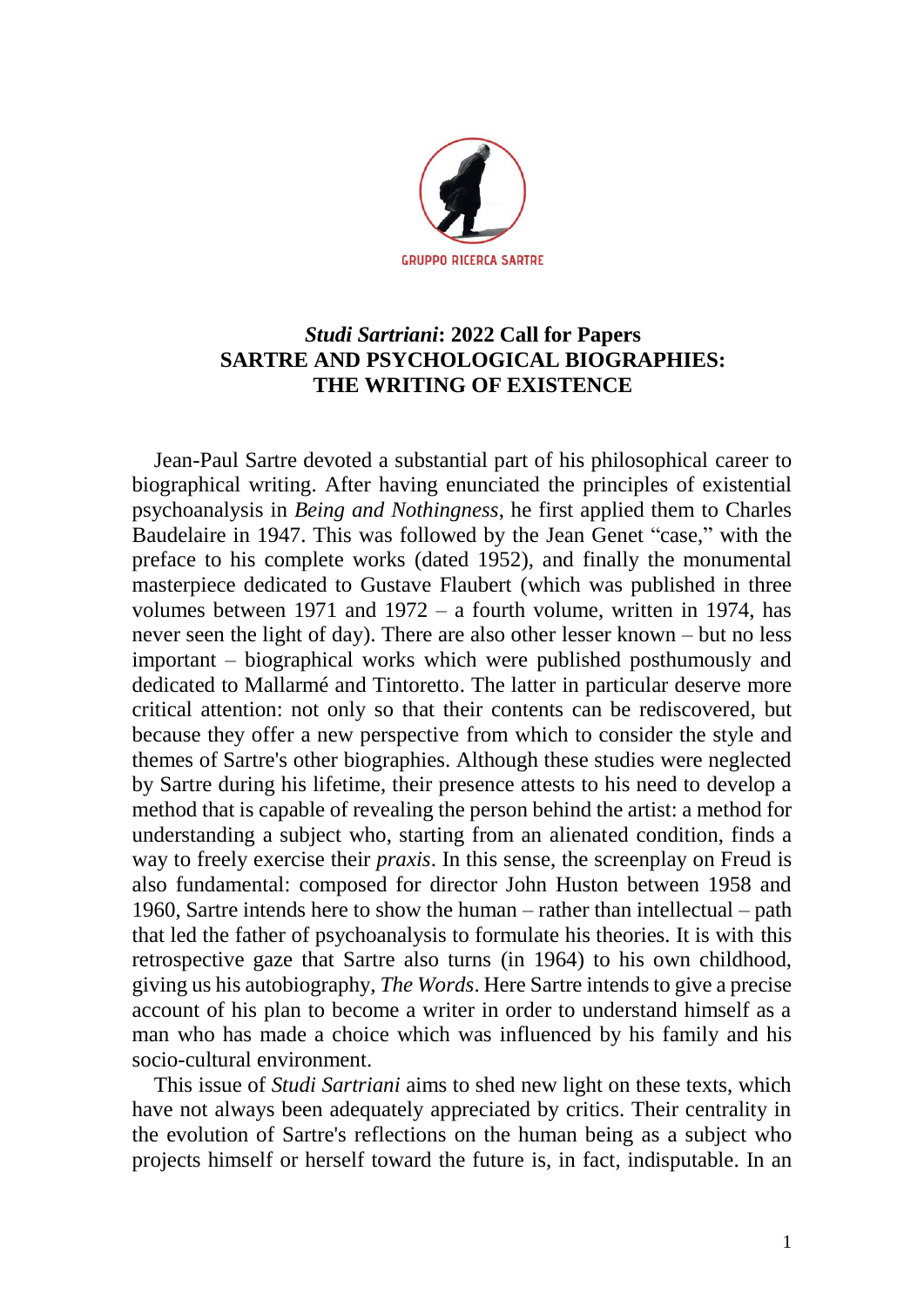interview in 1971 ("On *The Idiot of the Family*"), Sartre himself maintains that one can "arrive at a perfect understanding of a man, if we have the necessary elements." The work of the biographer is to collect the basic data of a human life; e.g. the class to which one belongs, the names and occupations of one's parents, one's place of birth, their era, their dominant culture, and so on. However, Sartre does not limit himself to these notions alone: the 'necessary elements' for understanding a person concern the personal way in which they *relate* to these data. Sartre assigns particular importance to a person's relationship with their parents, to the values they transmitted, and to the way these values were used: these are the dimensions that his biographies are most of all concerned with. Every existence is nothing other than its own writing; its own shaping – always in progress, never given; never really finished. The originality of a human existence lies in the small deviations that the individual makes from their original context: these are what Sartre devotes his attention with a profound, meticulous, and surgical manner.

Nao Sawada has rightly pointed out how Sartre presents existence "as a series of metamorphoses" in his biographies (*Biographe malgré lui.* L'Idiot de la famille *dans le miroir* des Mots). For Jean-François Louette, this is because Sartre wanted to construct his biographical writing using a dialectical methodology which operates in the form of a spiral (like history in *The Critique of Dialectical Reason*) in order to be able to account for the incessant movement – never synthesized and finite – that presides over the existence of a person (*La dialectique dans la biographie*). Louette also shows another fundamental aspect of Sartre's biographies, which concerns the possibility of investigating the existential choices of writers; or rather, of individuals who "turn to the imaginary" to overcome their condition of original alienation within the family ("Introduction," in J.-P. SARTRE, Les Mots *et autres écrits autobiographiques*). Thus, if the dimension of the future is a keystone of Sartre's biographical writing (since it refers to individual projecting toward the future), then the literary imaginary presents itself as the most proper sphere of the processes of liberation from alienation experienced in childhood. Sartre thus places the impulse of the individual both in the desire to actualize a free future and in the possibility to take refuge in an imagined world. Both of these choices are symptomatic not only of the struggle for one's own liberation from parental constraints, but also (and above all) of the intrinsic freedom that every act of conscience represents; whether that consists in projecting toward the future or imagining. The task of biography is thus to trace these symptoms back to the initial moment in which biography is set in motion, understood as the writing of one's own existence. Sartre calls such a moment as the 'primary scene' (The Idiot of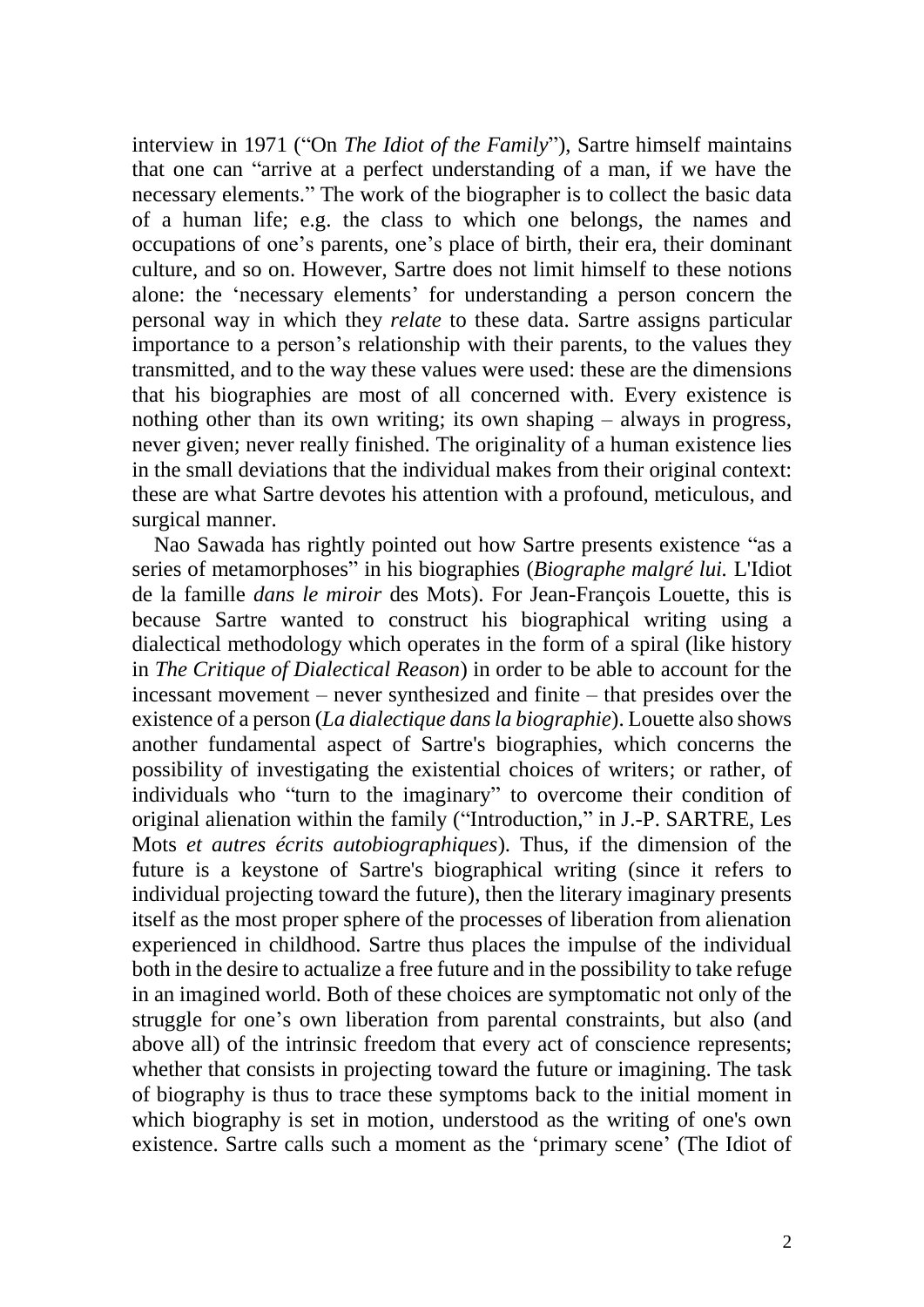the Family: *Gustave Flaubert from 1821 to 1857*). This backward movement typically invites the risk of falling into an 'easy psychologism',' as Vincent De Coorebyter puts it in *Le miroir aux origines*. However, it is Sartre himself who suggests a positive method. Indeed, in the aforementioned 1971 interview on *The Idiot of the Family*, he argues that "to understand a man, the necessary attitude is empathy" $-i.e.$  the biographer must not interpret his existence, but must 'understand'; that is, "study his conduct from his ends and consider them as responses to lived situations" (*The Idiot of the Family*). In other words, a biography must never be the result of a judgement, nor a mere description of the way in which certain events have been linked together: rather, it must be the result of an existential investigation into a person and their possibilities.

In *Being and Nothingness*, we read that the aim of existential psychoanalysis is to "discover a choice, not a state"'; i.e., to reveal the process by which an individual has been able to overcome a situation in view of their own ends. Similarly, biography is also able to keep alive the critic's interest in the family sphere, which is understood as "the point at which man intersects with his class," that is, as "mediation between the universal class and the individual" (*The Search for Method*). Accordingly, this sphere is the original context in which every possible choice could be determined. It is only at this level of complexity that biography (taken in the Sartrian sense) can find its meaning and function.

Taking all of this into consideration, all essays that intend to propose an original reflection based upon these suggestions are of interest to this issue. Articles can also develop the theme in question using one or more of the following research suggestions:

- the study, investigation, and debate surrounding the biographies dedicated to Mallarmé and Tintoretto;

- the relationship between Sartre's biographies and his autobiography, especially in relation to the themes and structures they share;

- the origin, development, and theoretical aims of biographical writing in Sartrean thought; its positioning in the literary and cultural context of the 20th century; the history and discussion of philosophical and literary criticism surrounding Sartrean biographies;

- differences and points of contact between Sartrean biographies; in particular, differences in their methodology, themes, and aesthetic qualities;

- the moral implications of Sartrean biographies as well as the ethics of freedom that they propose;

- the characterization of the psychological biographies in a register that intends to situate them in relation to Sartre's production and, in general, in